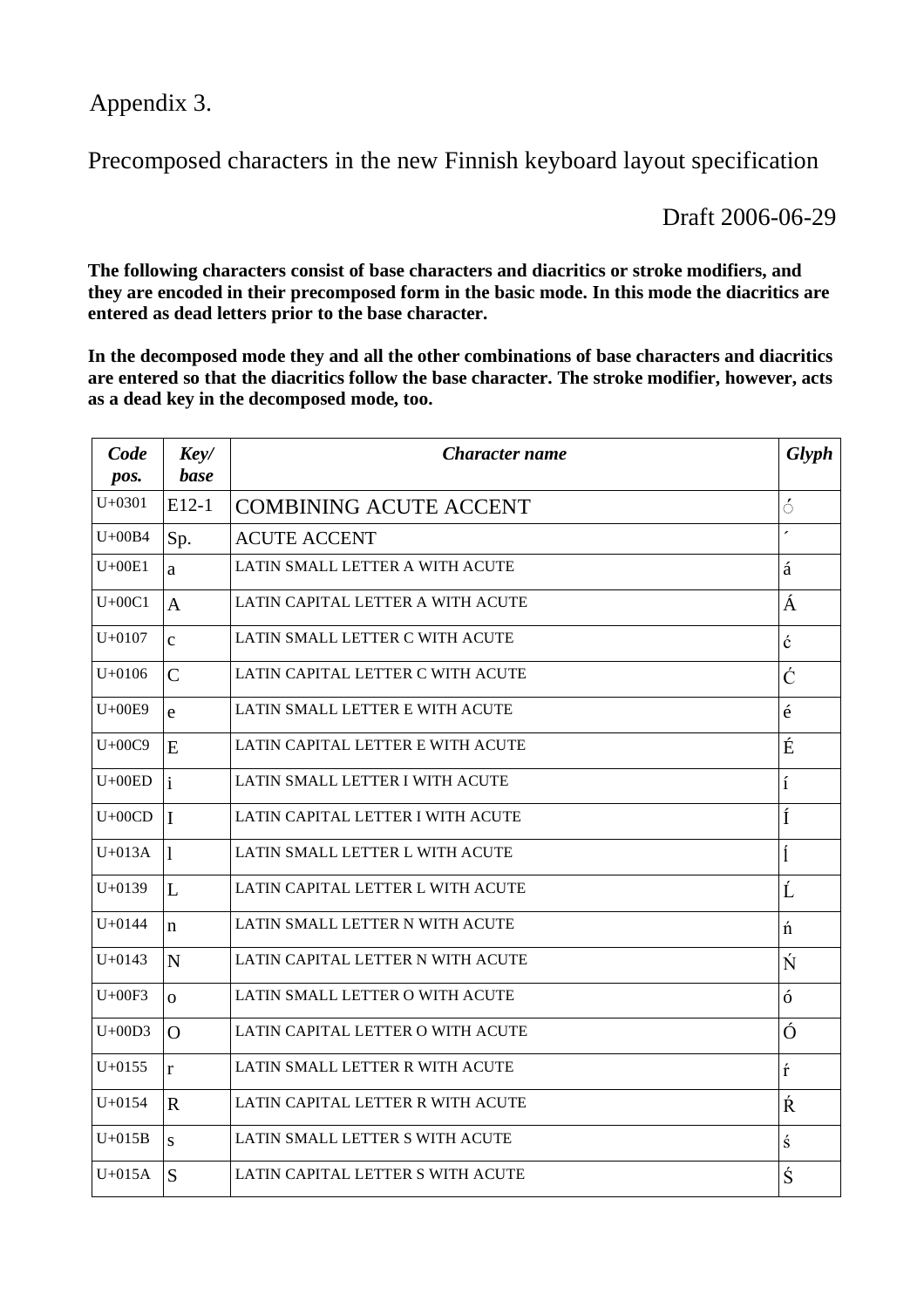| $U+00FA$   | $\mathbf{u}$               | LATIN SMALL LETTER U WITH ACUTE                  | ú                    |
|------------|----------------------------|--------------------------------------------------|----------------------|
| $U+00DA$   | $\mathbf{U}$               | LATIN CAPITAL LETTER U WITH ACUTE                | Ú                    |
| $U+1E83$   | W                          | LATIN SMALL LETTER W WITH ACUTE                  | Ŵ                    |
| $U+1E82$   | W                          | LATIN CAPITAL LETTER W WITH ACUTE                | Ŵ                    |
| $U+00FD$   | y                          | LATIN SMALL LETTER Y WITH ACUTE                  | ý                    |
| $U+00DD$   | Y                          | LATIN CAPITAL LETTER Y WITH ACUTE                | Ý                    |
| $U+017A$   | Z                          | LATIN SMALL LETTER Z WITH ACUTE                  | ź                    |
| $U + 0179$ | Z                          | LATIN CAPITAL LETTER Z WITH ACUTE                | Ź                    |
| $U+01FD$   | æ                          | LATIN SMALL LETTER AE WITH ACUTE                 | æ                    |
| $U+01FC$   | Æ                          | LATIN CAPITAL LETTER AE WITH ACUTE               | Æ                    |
| $U+01FF$   | $\emptyset$ <sup>(*)</sup> | LATIN SMALL LETTER O WITH STROKE AND ACUTE       | $\acute{\mathrm{o}}$ |
| $U+01FE$   | $\varnothing$ (*)          | LATIN CAPITAL LETTER O WITH STROKE AND ACUTE     | Ó                    |
| $U+01FB$   | $\hat{a}$ $(*)$            | LATIN SMALL LETTER A WITH RING ABOVE AND ACUTE   | å                    |
| $U+01FA$   | $\AA$ (*)                  | LATIN CAPITAL LETTER A WITH RING ABOVE AND ACUTE | Å                    |
|            |                            |                                                  |                      |
| $U + 0306$ | $C12-4$                    | <b>COMBINING BREVE</b>                           | $\breve{\circ}$      |
| $U+02D8$   | Sp.                        | <b>BREVE</b>                                     | $\checkmark$         |
| $U + 0103$ | a                          | LATIN SMALL LETTER A WITH BREVE                  | ă                    |
| $U + 0102$ | $\mathbf{A}$               | LATIN CAPITAL LETTER A WITH BREVE                | Ă                    |
| $U + 0115$ | e                          | LATIN SMALL LETTER E WITH BREVE                  | ĕ                    |
| $U + 0114$ | E                          | LATIN CAPITAL LETTER E WITH BREVE                | Ĕ                    |
| $U+011F$   | g                          | LATIN SMALL LETTER G WITH BREVE                  | ğ                    |
| $U+011E$   | G                          | LATIN CAPITAL LETTER G WITH BREVE                | Ğ                    |
| $U+012D$   | $\mathbf{i}$               | LATIN SMALL LETTER I WITH BREVE                  | ĭ                    |
| $U+012C$   | I                          | LATIN CAPITAL LETTER I WITH BREVE                | Ĭ                    |
| $U+014F$   | $\mathbf{O}$               | LATIN SMALL LETTER O WITH BREVE                  | ŏ                    |
| $U+014E$   | O                          | LATIN CAPITAL LETTER O WITH BREVE                | Ŏ                    |
| $U+016D$   | u                          | LATIN SMALL LETTER U WITH BREVE                  | ŭ                    |
| $U+016C$   | $\mathbf{U}$               | LATIN CAPITAL LETTER U WITH BREVE                | Ŭ                    |
|            |                            |                                                  |                      |
| $U+030C$   | $C12-3$                    | <b>COMBINING CARON</b>                           | $\delta$             |
| $U+02C7$   | Sp.                        | <b>CARON</b>                                     | $\checkmark$         |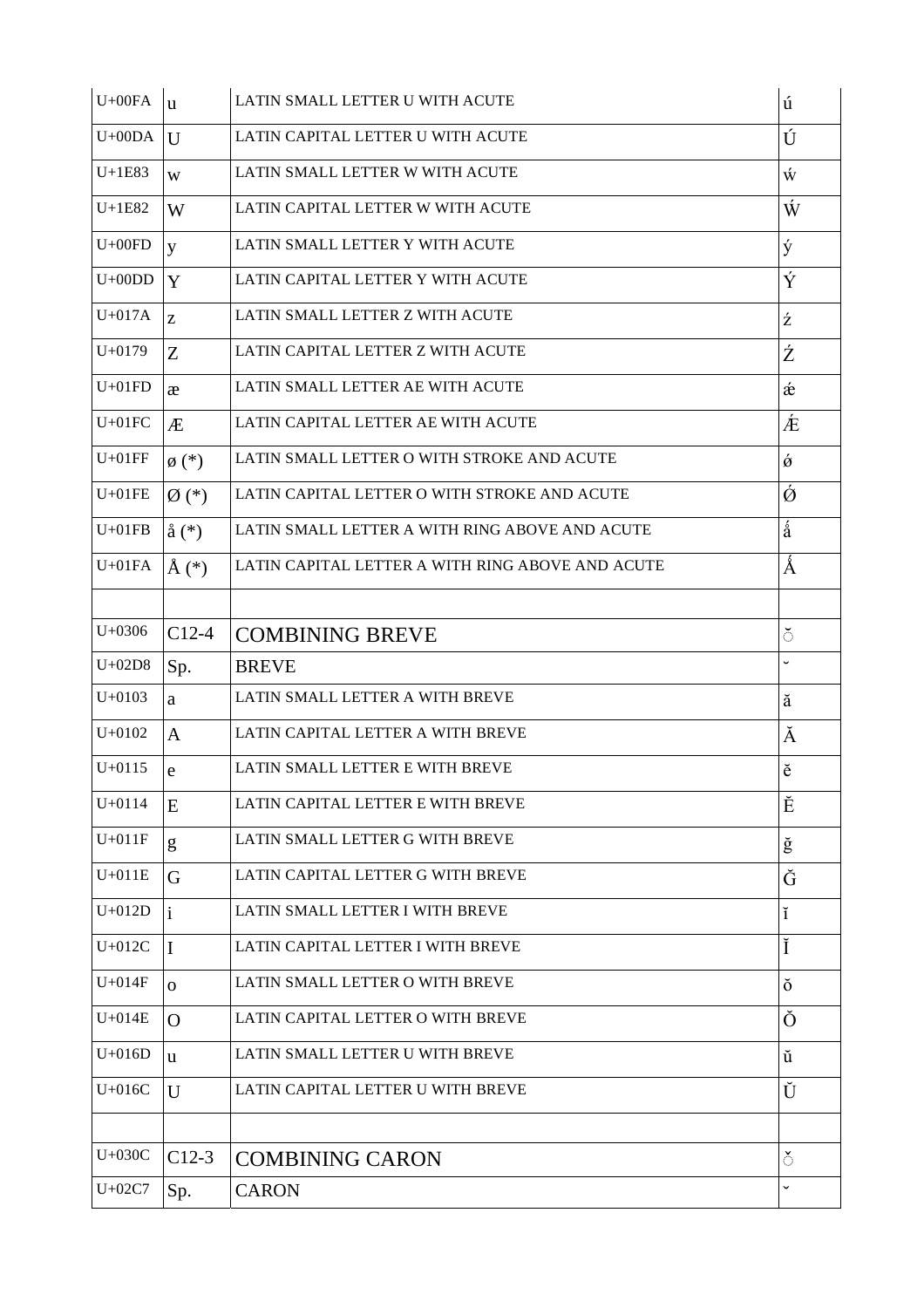| $U+01CE$   | a            | LATIN SMALL LETTER A WITH CARON   | ă            |
|------------|--------------|-----------------------------------|--------------|
| $U+01CD$   | $\mathbf{A}$ | LATIN CAPITAL LETTER A WITH CARON | Ă            |
| $U+010D$   | $\mathbf{C}$ | LATIN SMALL LETTER C WITH CARON   | č            |
| $U+010C$   | $\mathbf C$  | LATIN CAPITAL LETTER C WITH CARON | Č            |
| $U+010F$   | $\mathbf d$  | LATIN SMALL LETTER D WITH CARON   | ď            |
| $U+010E$   | D            | LATIN CAPITAL LETTER D WITH CARON | Ď            |
| $U+011B$   | e            | LATIN SMALL LETTER E WITH CARON   | ě            |
| $U+011A$   | E            | LATIN CAPITAL LETTER E WITH CARON | Ě            |
| $U+01E7$   | g            | LATIN SMALL LETTER G WITH CARON   | ğ            |
| $U+01E6$   | G            | LATIN CAPITAL LETTER G WITH CARON | Ğ            |
| $U+021F$   | h            | LATIN SMALL LETTER H WITH CARON   | ĥ            |
| $U+021E$   | H            | LATIN CAPITAL LETTER H WITH CARON | Ř            |
| $U+01D0$   | $\mathbf{i}$ | LATIN SMALL LETTER I WITH CARON   | ĭ            |
| $U+01CF$   | $\mathbf I$  | LATIN CAPITAL LETTER I WITH CARON | Ĭ            |
| $U+01E9$   | $\bf k$      | LATIN SMALL LETTER K WITH CARON   | K            |
| $U+01E8$   | K            | LATIN CAPITAL LETTER K WITH CARON | Ř            |
| $U+013E$   | 1            | LATIN SMALL LETTER L WITH CARON   | ľ            |
| $U+013D$   | L            | LATIN CAPITAL LETTER L WITH CARON | $L^{\prime}$ |
| $U + 0148$ | $\mathbf n$  | LATIN SMALL LETTER N WITH CARON   | ň            |
| $U + 0147$ | N            | LATIN CAPITAL LETTER N WITH CARON | Ň            |
| $U+01D2$   | $\mathbf{O}$ | LATIN SMALL LETTER O WITH CARON   | ŏ            |
| $U+01D1$   | $\Omega$     | LATIN CAPITAL LETTER O WITH CARON | Ŏ            |
| $U+0159$   | r            | LATIN SMALL LETTER R WITH CARON   | ř            |
| $U + 0158$ | $\mathbf R$  | LATIN CAPITAL LETTER R WITH CARON | Ř            |
| $U + 0161$ | S            | LATIN SMALL LETTER S WITH CARON   | š            |
| $U+0160$   | S            | LATIN CAPITAL LETTER S WITH CARON | Š            |
| $U+0165$   | t            | LATIN SMALL LETTER T WITH CARON   | ť            |
| $U+0164$   | T            | LATIN CAPITAL LETTER T WITH CARON | Ť            |
| $U+01D4$   | u            | LATIN SMALL LETTER U WITH CARON   | ŭ            |
| $U+01D3$   | $\mathbf{U}$ | LATIN CAPITAL LETTER U WITH CARON | Ŭ            |
| $U+017E$   | $\mathbf{Z}$ | LATIN SMALL LETTER Z WITH CARON   | ž            |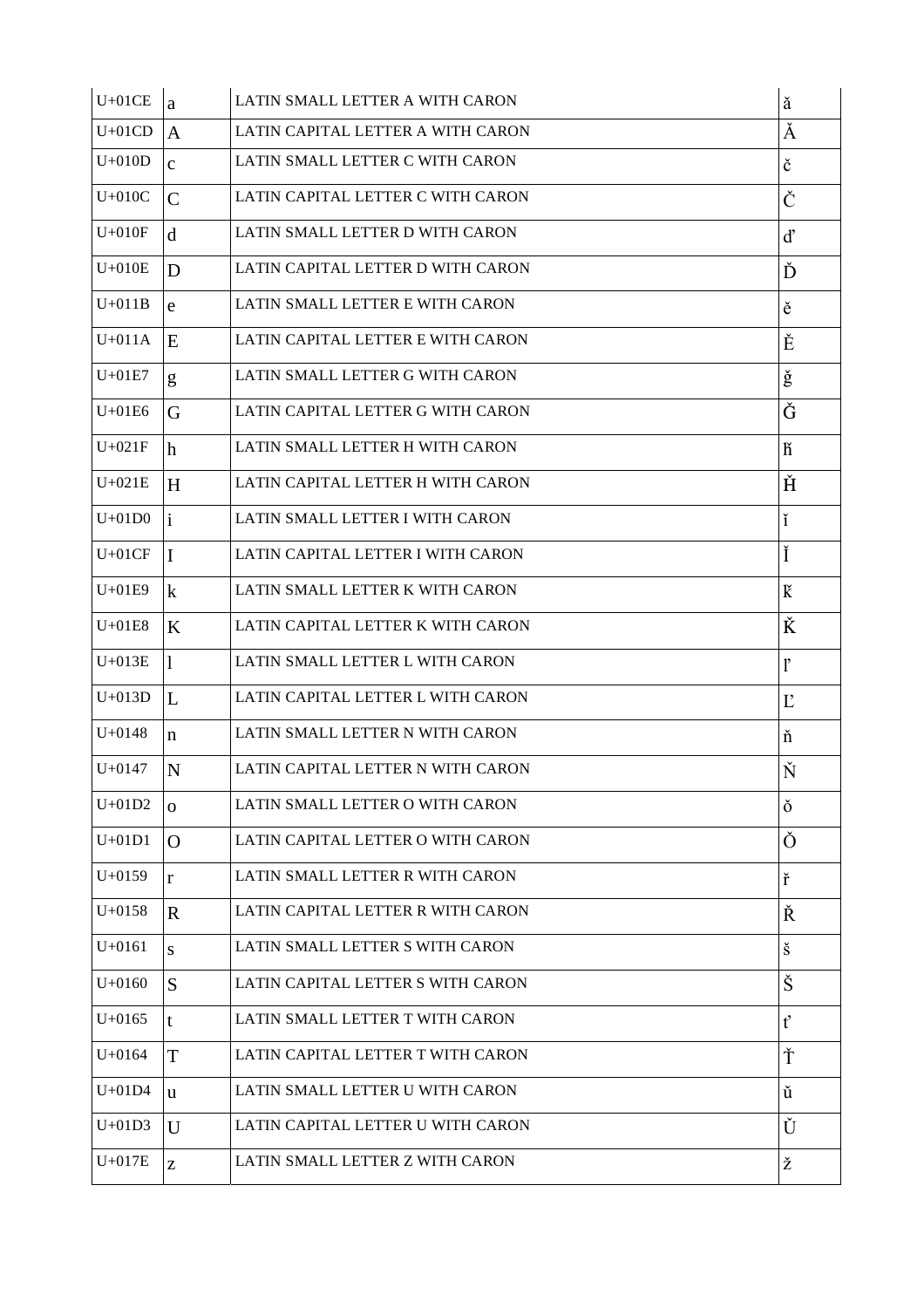| $U+017D$   | Z                  | LATIN CAPITAL LETTER Z WITH CARON                                                                                                                              | Ž                       |
|------------|--------------------|----------------------------------------------------------------------------------------------------------------------------------------------------------------|-------------------------|
| $U+01EF$   | 3                  | LATIN SMALL LETTER EZH WITH CARON                                                                                                                              | $\check{3}$             |
| $U+01EE$   | 3                  | LATIN CAPITAL LETTER EZH WITH CARON                                                                                                                            | Ž                       |
|            |                    |                                                                                                                                                                |                         |
| $U + 0327$ | $E12-3$            | <b>COMBINING CEDILLA</b>                                                                                                                                       | ç                       |
| $U+00B8$   | Sp.                | <b>CEDILLA</b>                                                                                                                                                 | $\overline{\mathbf{z}}$ |
| $U+00E7$   | $\mathbf{C}$       | LATIN SMALL LETTER C WITH CEDILLA                                                                                                                              | ç                       |
| $U+00C7$   | $\mathcal{C}$      | LATIN CAPITAL LETTER C WITH CEDILLA                                                                                                                            | Ç                       |
| $U+0123$   | g                  | LATIN SMALL LETTER G WITH CEDILLA                                                                                                                              | $\dot{\mathbf{g}}$      |
| $U + 0122$ | G                  | LATIN CAPITAL LETTER G WITH CEDILLA                                                                                                                            | Ģ                       |
| $U + 0137$ | $\mathbf k$        | LATIN SMALL LETTER K WITH CEDILLA                                                                                                                              | ķ                       |
| $U+0136$   | K                  | LATIN CAPITAL LETTER K WITH CEDILLA                                                                                                                            | Ķ                       |
| $U+013C$   | $\mathbf{1}$       | LATIN SMALL LETTER L WITH CEDILLA                                                                                                                              |                         |
| $U+013B$   | L                  | LATIN CAPITAL LETTER L WITH CEDILLA                                                                                                                            | Ļ                       |
| $U + 0146$ | $\mathbf n$        | LATIN SMALL LETTER N WITH CEDILLA                                                                                                                              | ņ                       |
| $U + 0145$ | N                  | LATIN CAPITAL LETTER N WITH CEDILLA                                                                                                                            | Ņ                       |
| $U + 0157$ | $\mathbf{r}$       | LATIN SMALL LETTER R WITH CEDILLA                                                                                                                              | ŗ                       |
| $U + 0156$ | $\mathbf{R}$       | LATIN CAPITAL LETTER R WITH CEDILLA                                                                                                                            | Ŗ                       |
| $U+015F$   | S                  | LATIN SMALL LETTER S WITH CEDILLA                                                                                                                              | Ş                       |
| $U+015E$   | S                  | LATIN CAPITAL LETTER S WITH CEDILLA                                                                                                                            | Ş                       |
| $U+0163$   | t                  | LATIN SMALL LETTER T WITH CEDILLA                                                                                                                              | ţ                       |
| $U + 0162$ | T                  | LATIN CAPITAL LETTER T WITH CEDILLA                                                                                                                            | Ţ                       |
|            | Note!              | Latin letters S and T WITH COMMA BELOW are entered as letters S and T WITH<br>CEDILLA and also encoded as such (and thus treated as glyph variations thereof). |                         |
|            |                    |                                                                                                                                                                |                         |
| $U + 0302$ | D <sub>12</sub> -2 | <b>COMBINING CIRCUMFLEX ACCENT</b>                                                                                                                             | $\hat{\circ}$           |
| $U+005E$   | Sp.                | <b>CIRCUMFLEX</b>                                                                                                                                              | ٨                       |
| $U+00E2$   | a                  | LATIN SMALL LETTER A WITH CIRCUMFLEX                                                                                                                           | â                       |
| $U+00C2$   | $\mathbf{A}$       | LATIN CAPITAL LETTER A WITH CIRCUMFLEX                                                                                                                         | Â                       |
| $U+0109$   | $\mathbf{C}$       | LATIN SMALL LETTER C WITH CIRCUMFLEX                                                                                                                           | ĉ                       |
| $U+0108$   | $\mathsf{C}$       | LATIN CAPITAL LETTER C WITH CIRCUMFLEX                                                                                                                         | Ĉ                       |
| $U+00EA$   | e                  | LATIN SMALL LETTER E WITH CIRCUMFLEX                                                                                                                           | ê                       |
| $U+00CA$   | E                  | LATIN CAPITAL LETTER E WITH CIRCUMFLEX                                                                                                                         | Ê                       |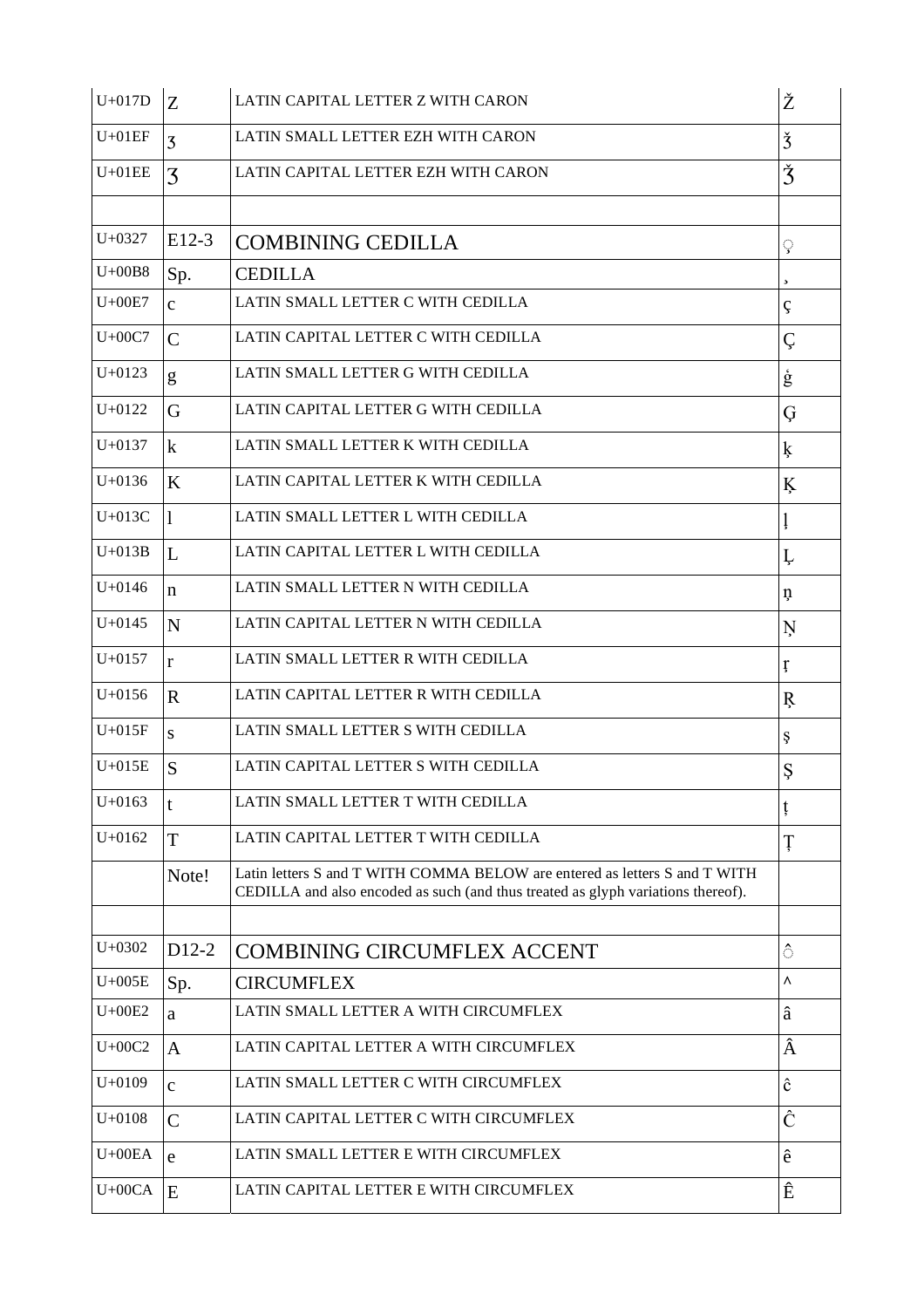| $U+011D$   | g              | LATIN SMALL LETTER G WITH CIRCUMFLEX   | ĝ                    |
|------------|----------------|----------------------------------------|----------------------|
| $U+011C$   | G              | LATIN CAPITAL LETTER G WITH CIRCUMFLEX | Ĝ                    |
| $U + 0125$ | h              | LATIN SMALL LETTER H WITH CIRCUMFLEX   | ĥ                    |
| $U + 0124$ | H              | LATIN CAPITAL LETTER H WITH CIRCUMFLEX | Ĥ                    |
| $U+00EE$   | i.             | LATIN SMALL LETTER I WITH CIRCUMFLEX   | î                    |
| $U+00CE$   | I              | LATIN CAPITAL LETTER I WITH CIRCUMFLEX | Î                    |
| $U + 0135$ |                | LATIN SMALL LETTER J WITH CIRCUMFLEX   |                      |
| $U + 0134$ | $\mathbf{J}$   | LATIN CAPITAL LETTER J WITH CIRCUMFLEX | Ĵ                    |
| $U+00F4$   | $\mathbf{O}$   | LATIN SMALL LETTER O WITH CIRCUMFLEX   | ô                    |
| $U+00D4$   | $\Omega$       | LATIN CAPITAL LETTER O WITH CIRCUMFLEX | Ô                    |
| $U+015D$   | S              | LATIN SMALL LETTER S WITH CIRCUMFLEX   | ŝ                    |
| $U+015C$   | S              | LATIN CAPITAL LETTER S WITH CIRCUMFLEX | Ŝ                    |
| $U+00FB$   | $\mathbf{u}$   | LATIN SMALL LETTER U WITH CIRCUMFLEX   | û                    |
| $U+00DB$   | $\mathbf{U}$   | LATIN CAPITAL LETTER U WITH CIRCUMFLEX | Û                    |
| $U + 0175$ | W              | LATIN SMALL LETTER W WITH CIRCUMFLEX   | ŵ                    |
| $U + 0174$ | W              | LATIN CAPITAL LETTER W WITH CIRCUMFLEX | Ŵ                    |
| $U+0177$   | y              | LATIN SMALL LETTER Y WITH CIRCUMFLEX   | ŷ                    |
|            |                |                                        |                      |
| $U + 0176$ | Y              | LATIN CAPITAL LETTER Y WITH CIRCUMFLEX | Ŷ                    |
|            |                |                                        |                      |
| $U + 0308$ | D12-1          | <b>COMBINING DIAERESIS</b>             | $\circ$              |
| $U+00A8$   | Sp.            | <b>DIAERESIS</b>                       | $\ddot{\phantom{0}}$ |
| $U+00E4$   | a              | LATIN SMALL LETTER A WITH DIAERESIS    | ä                    |
| $U+00C4$   | A              | LATIN CAPITAL LETTER A WITH DIAERESIS  | Ä                    |
| $U+00EB$   | e              | LATIN SMALL LETTER E WITH DIAERESIS    | ë                    |
| $U+00CB$   | E              | LATIN CAPITAL LETTER E WITH DIAERESIS  | Ë                    |
| $U+00EF$   | $\mathbf{i}$   | LATIN SMALL LETTER I WITH DIAERESIS    | ï                    |
| $U+00CF$   | I              | LATIN CAPITAL LETTER I WITH DIAERESIS  | Ï                    |
| $U+00F6$   | $\overline{O}$ | LATIN SMALL LETTER O WITH DIAERESIS    | ö                    |
| $U+00D6$   | $\Omega$       | LATIN CAPITAL LETTER O WITH DIAERESIS  | Ö                    |
| $U+00FC$   | $\mathbf{u}$   | LATIN SMALL LETTER U WITH DIAERESIS    | ü                    |
| $U+00DC$   | U              | LATIN CAPITAL LETTER U WITH DIAERESIS  | Ü                    |
| $U+1E85$   | W              | LATIN SMALL LETTER W WITH DIAERESIS    | Ŵ                    |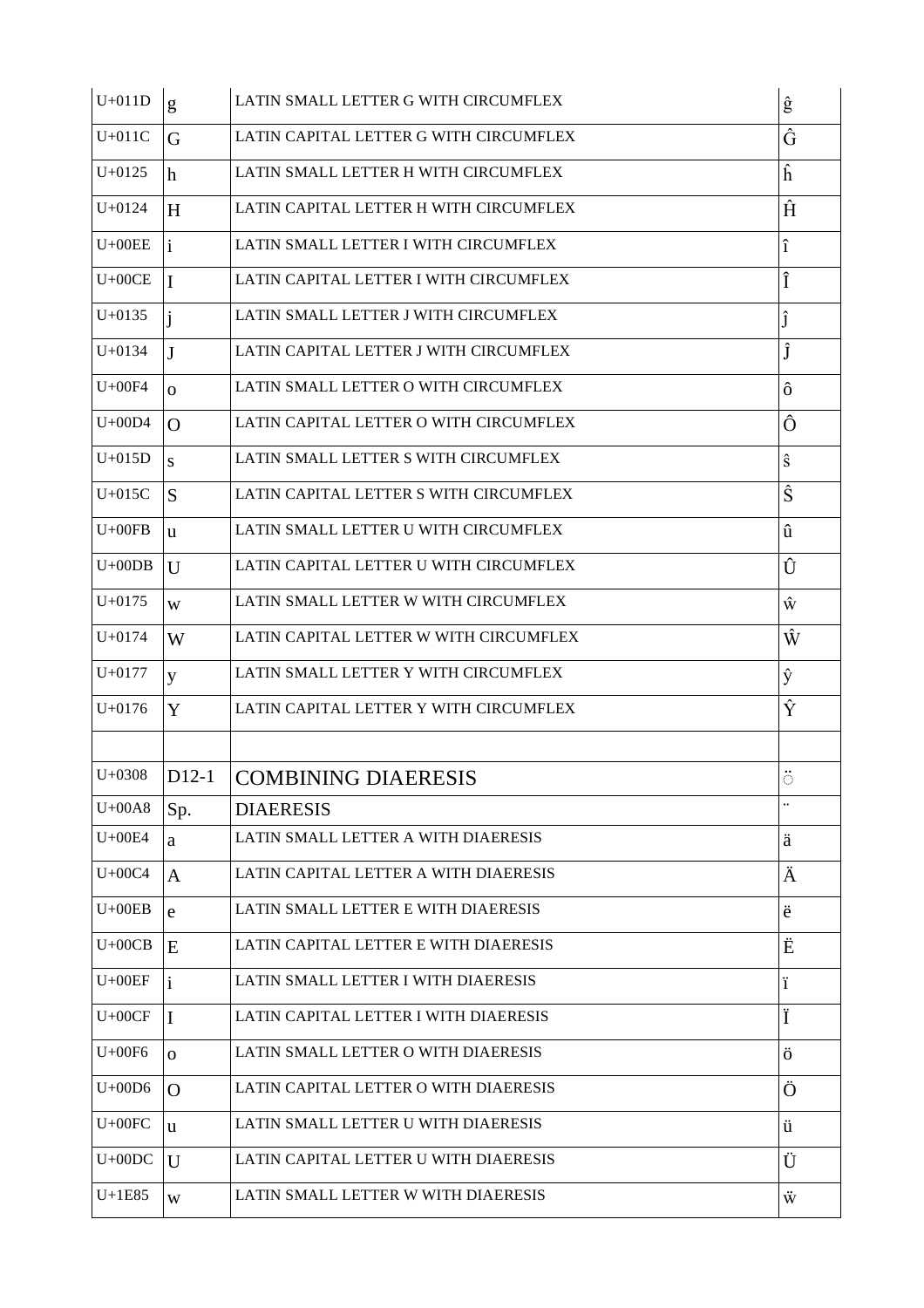| $U+1E84$   | W                 | LATIN CAPITAL LETTER W WITH DIAERESIS | Ŵ                  |
|------------|-------------------|---------------------------------------|--------------------|
| $U+00FF$   | y                 | LATIN SMALL LETTER Y WITH DIAERESIS   | ÿ                  |
| $U + 0178$ | Y                 | LATIN CAPITAL LETTER Y WITH DIAERESIS | Ÿ                  |
|            |                   |                                       |                    |
| $U + 0307$ | $B10-4,$<br>B09-4 | <b>COMBINING DOT ABOVE</b>            | $\dot{\circ}$      |
| $U+02D9$   | Sp.               | <b>DOT ABOVE</b>                      |                    |
| $U+1E03$   | $\mathbf b$       | LATIN SMALL LETTER B WITH DOT ABOVE   | b                  |
| $U+1E02$   | $\bf{B}$          | LATIN CAPITAL LETTER B WITH DOT ABOVE | $\dot{\mathbf{B}}$ |
| $U+010B$   | $\mathbf{c}$      | LATIN SMALL LETTER C WITH DOT ABOVE   | ċ                  |
| $U+010A$   | $\mathsf{C}$      | LATIN CAPITAL LETTER C WITH DOT ABOVE | Ċ                  |
| $U+1E0B$   | d                 | LATIN SMALL LETTER D WITH DOT ABOVE   | ä                  |
| $U+1E0A$   | D                 | LATIN CAPITAL LETTER D WITH DOT ABOVE | Ď                  |
| $U + 0117$ | e                 | LATIN SMALL LETTER E WITH DOT ABOVE   | ė                  |
| $U+0116$   | E                 | LATIN CAPITAL LETTER E WITH DOT ABOVE | Ė                  |
| $U+1E1F$   | f                 | LATIN SMALL LETTER F WITH DOT ABOVE   | f                  |
| $U+1E1E$   | F                 | LATIN CAPITAL LETTER F WITH DOT ABOVE | Ė                  |
| $U + 0121$ | g                 | LATIN SMALL LETTER G WITH DOT ABOVE   | ġ                  |
| $U+0120$   | G                 | LATIN CAPITAL LETTER G WITH DOT ABOVE | Ġ                  |
| $U+0130$   | $\mathbf I$       | LATIN CAPITAL LETTER I WITH DOT ABOVE | İ                  |
| $U+1E41$   | m                 | LATIN SMALL LETTER M WITH DOT ABOVE   | $\dot{m}$          |
| $U+1E40$   | M                 | LATIN CAPITAL LETTER M WITH DOT ABOVE | Ń                  |
| $U+1E57$   | p                 | LATIN SMALL LETTER P WITH DOT ABOVE   | $\dot{\rm p}$      |
| $U+1E56$   | P                 | LATIN CAPITAL LETTER P WITH DOT ABOVE | p                  |
| $U+1E61$   | S.                | LATIN SMALL LETTER S WITH DOT ABOVE   | ś                  |
| $U+1E60$   | S                 | LATIN CAPITAL LETTER S WITH DOT ABOVE | Ś                  |
| $U+1E6B$   | $\mathbf{t}$      | LATIN SMALL LETTER T WITH DOT ABOVE   | ŧ                  |
| $U+1E6A$   | T                 | LATIN CAPITAL LETTER T WITH DOT ABOVE | Ť                  |
| $U+017C$   | Z                 | LATIN SMALL LETTER Z WITH DOT ABOVE   | Ż                  |
| $U+017B$   | Z                 | LATIN CAPITAL LETTER Z WITH DOT ABOVE | Ż                  |
|            |                   |                                       |                    |
| $U+0323$   | $B09-3$           | <b>COMBINING DOT BELOW</b>            | ़                  |
| $U+1EA1$   | a                 | LATIN SMALL LETTER A WITH DOT BELOW   | a                  |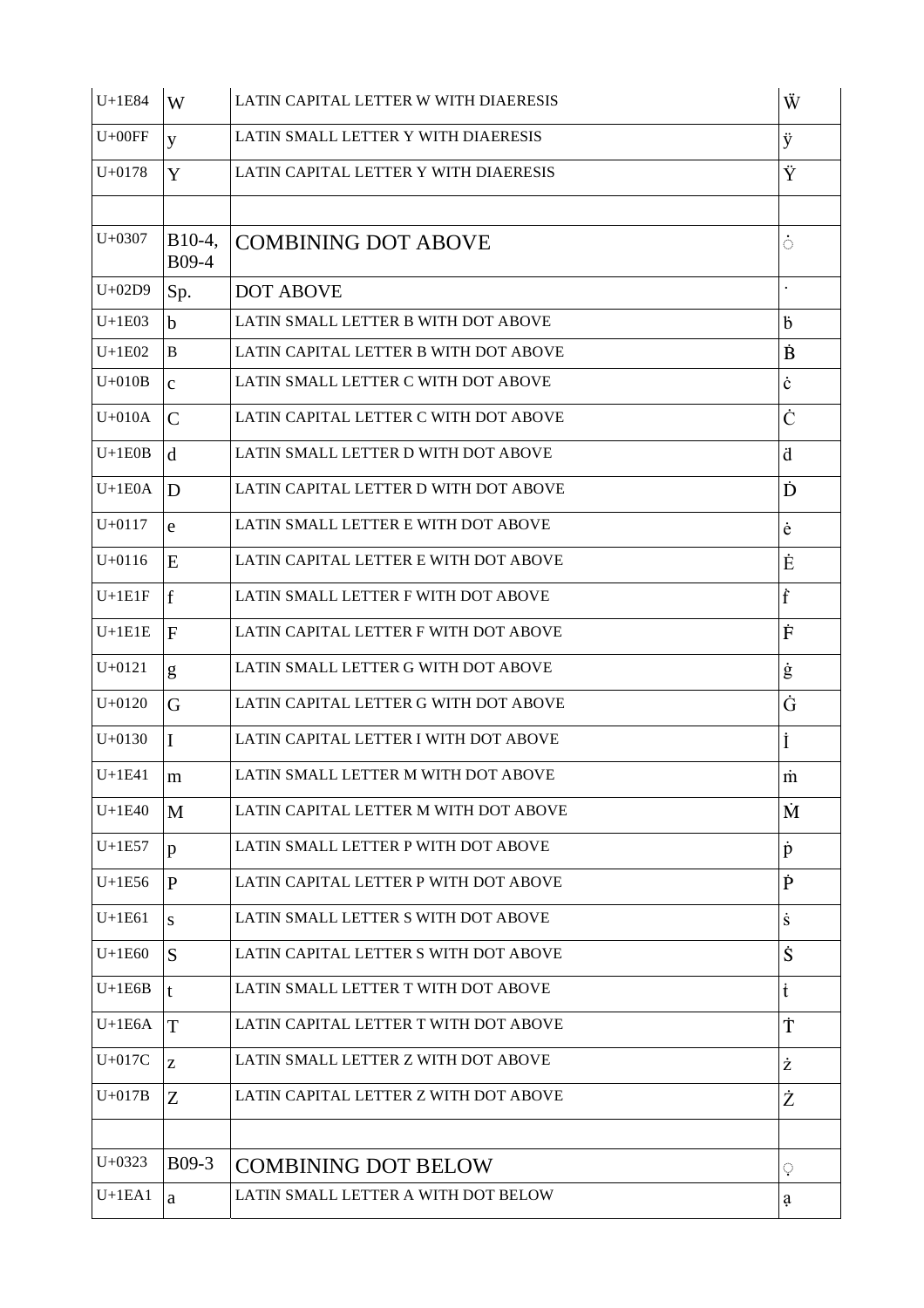| $U+1EA0$   | $\mathbf{A}$   | LATIN CAPITAL LETTER A WITH DOT BELOW    | A                        |
|------------|----------------|------------------------------------------|--------------------------|
| $U+1EB9$   | e              | LATIN SMALL LETTER E WITH DOT BELOW      | ę                        |
| $U+1EB8$   | E              | LATIN CAPITAL LETTER E WITH DOT BELOW    | Ę                        |
| $U+1ECB$   |                | LATIN SMALL LETTER I WITH DOT BELOW      | ļ                        |
| $U+1ECA$   | $\mathbf I$    | LATIN CAPITAL LETTER I WITH DOT BELOW    | ļ                        |
| $U+1ECD$   | $\Omega$       | LATIN SMALL LETTER O WITH DOT BELOW      | Ò                        |
| $U+1ECC$   | $\Omega$       | LATIN CAPITAL LETTER O WITH DOT BELOW    | $\mathcal{O}$            |
| $U+1EE5$   | u              | LATIN SMALL LETTER U WITH DOT BELOW      | ų                        |
| $U+1EE4$   | $\mathbf{U}$   | LATIN CAPITAL LETTER U WITH DOT BELOW    | U                        |
| $U+1EF5$   | y              | LATIN SMALL LETTER Y WITH DOT BELOW      | У.                       |
| $U+1EF4$   | Y              | LATIN CAPITAL LETTER Y WITH DOT BELOW    | Y                        |
|            |                |                                          |                          |
| $U+030B$   | $D11-3$        | <b>COMBINING DOUBLE ACUTE ACCENT</b>     | ő                        |
| $U+02DD$   | Sp.            | <b>DOUBLE ACUTE ACCENT</b>               | n                        |
| $U + 0151$ | $\overline{O}$ | LATIN SMALL LETTER O WITH DOUBLE ACUTE   | ő                        |
| $U + 0150$ | $\Omega$       | LATIN CAPITAL LETTER O WITH DOUBLE ACUTE | Ő                        |
| $U + 0171$ | <b>u</b>       | LATIN SMALL LETTER U WITH DOUBLE ACUTE   | ű                        |
|            |                |                                          |                          |
| $U + 0170$ | $\mathbf{U}$   | LATIN CAPITAL LETTER U WITH DOUBLE ACUTE | Ű                        |
|            |                |                                          |                          |
| $U + 0300$ | $E12-2$        | <b>COMBINING GRAVE ACCENT</b>            | े                        |
| $U + 0060$ | Sp.            | <b>GRAVE ACCENT</b>                      | $\overline{\phantom{0}}$ |
| $U+00E0$   | a              | LATIN SMALL LETTER A WITH GRAVE          | à                        |
| $U+00C0$   | $\mathbf{A}$   | LATIN CAPITAL LETTER A WITH GRAVE        | À                        |
| $U+00E8$   | $\mathbf e$    | LATIN SMALL LETTER E WITH GRAVE          | è                        |
| $U+00C8$   | E              | LATIN CAPITAL LETTER E WITH GRAVE        | È                        |
| $U+00EC$   | $\mathbf{i}$   | LATIN SMALL LETTER I WITH GRAVE          | ì                        |
| $U+00CC$   | $\mathbf I$    | LATIN CAPITAL LETTER I WITH GRAVE        | Ì                        |
| $U+00F2$   | $\overline{O}$ | LATIN SMALL LETTER O WITH GRAVE          | ò                        |
| $U+00D2$   | O              | LATIN CAPITAL LETTER O WITH GRAVE        | Ò                        |
| $U+00F9$   | u              | LATIN SMALL LETTER U WITH GRAVE          | ù                        |
| $U+00D9$   | U              | LATIN CAPITAL LETTER U WITH GRAVE        | Ù                        |
| $U+1E81$   | W              | LATIN SMALL LETTER W WITH GRAVE          | Ŵ                        |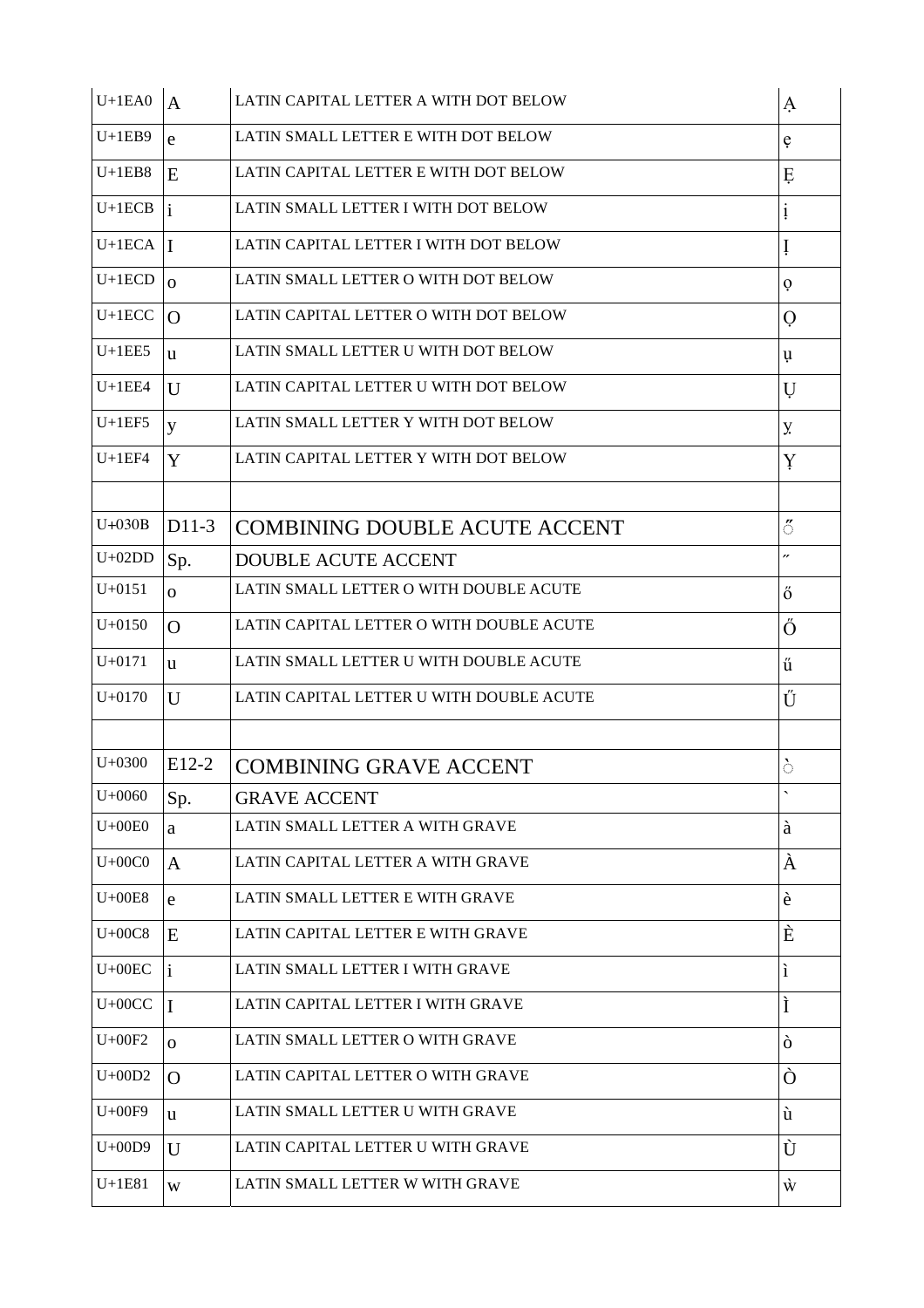| $U+1E80$   | W            | LATIN CAPITAL LETTER W WITH GRAVE      | Ŵ                   |
|------------|--------------|----------------------------------------|---------------------|
| $U+1EF3$   | y            | LATIN SMALL LETTER Y WITH GRAVE        | ý                   |
| $U+1EF2$   | Y            | LATIN CAPITAL LETTER Y WITH GRAVE      | Ý                   |
|            |              |                                        |                     |
| $U+0309$   | $D10-4$      | <b>COMBINING HOOK ABOVE</b>            | $\circlearrowright$ |
| $U+1EA3$   | a            | LATIN SMALL LETTER A WITH HOOK ABOVE   | å                   |
| $U+1EA2$   | $\mathbf{A}$ | LATIN CAPITAL LETTER A WITH HOOK ABOVE | Å                   |
| $U+1EBB$   | e            | LATIN SMALL LETTER E WITH HOOK ABOVE   | ê                   |
| $U+1EBA$   | E            | LATIN CAPITAL LETTER E WITH HOOK ABOVE | Ė                   |
| $U+1EC9$   | $\mathbf{i}$ | LATIN SMALL LETTER I WITH HOOK ABOVE   | $\mathbf{i}$        |
| $U+1EC8$   | I            | LATIN CAPITAL LETTER I WITH HOOK ABOVE | İ                   |
| $U+1ECF$   | $\Omega$     | LATIN SMALL LETTER O WITH HOOK ABOVE   | $\ddot{\mathbf{O}}$ |
| $U+1ECE$   | $\Omega$     | LATIN CAPITAL LETTER O WITH HOOK ABOVE | Ô                   |
| $U+1EE7$   | u            | LATIN SMALL LETTER U WITH HOOK ABOVE   | ů                   |
| $U+1EE6$   | U            | LATIN CAPITAL LETTER U WITH HOOK ABOVE | Ů                   |
| $U+1EF7$   | y            | LATIN SMALL LETTER Y WITH HOOK ABOVE   | ý                   |
| $U+1EF6$   | Y            | LATIN CAPITAL LETTER Y WITH HOOK ABOVE | Ý                   |
|            |              |                                        |                     |
| $U+031B$   | $D10-3$      | <b>COMBINING HORN</b>                  | ै                   |
| $U+01A1$   | $\Omega$     | LATIN SMALL LETTER O WITH HORN         | $\sigma$            |
| $U+01A0$   | O            | LATIN CAPITAL LETTER O WITH HORN       | Ø                   |
| $U+01B0$   | u            | LATIN SMALL LETTER U WITH HORN         | U.                  |
| $U+01AF$   | U            | LATIN CAPITAL LETTER U WITH HORN       | U                   |
|            |              |                                        |                     |
| $U + 0304$ | $D12-4$      | <b>COMBINING MACRON</b>                | ō                   |
| $U+00AF$   | Sp.          | <b>MACRON</b>                          |                     |
| $U+0101$   | a            | LATIN SMALL LETTER A WITH MACRON       | ā                   |
| $U+0100$   | $\mathbf{A}$ | LATIN CAPITAL LETTER A WITH MACRON     | Ā                   |
| $U + 0113$ | e            | LATIN SMALL LETTER E WITH MACRON       | ē                   |
| $U + 0112$ | E            | LATIN CAPITAL LETTER E WITH MACRON     | Ē                   |
| $U+012B$   | $\mathbf{i}$ | LATIN SMALL LETTER I WITH MACRON       | $\overline{1}$      |
| $U+012A$   | I            | LATIN CAPITAL LETTER I WITH MACRON     | Ī                   |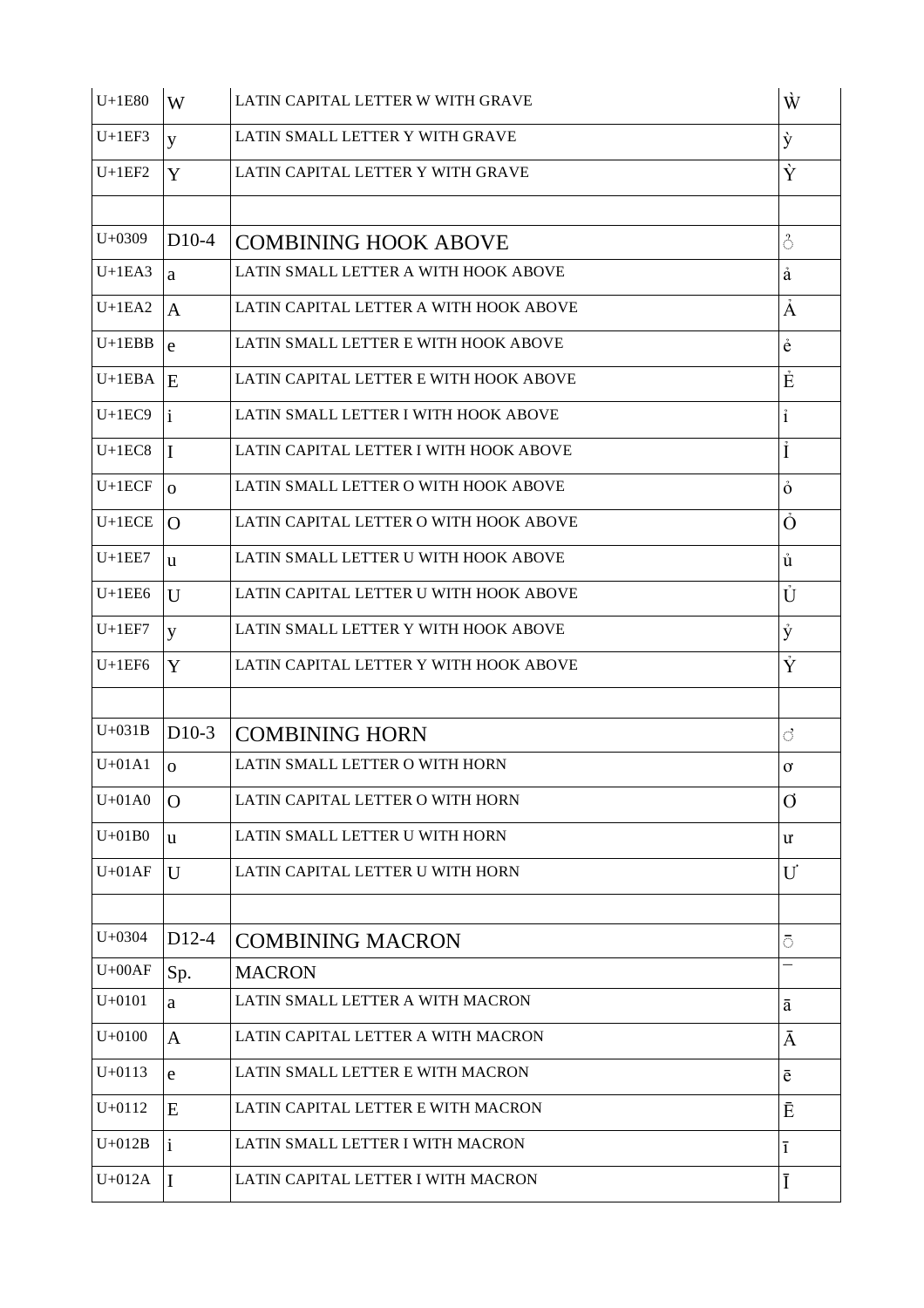| $U+014D$   | $\Omega$           | LATIN SMALL LETTER O WITH MACRON                 | $\bar{\text{o}}$               |
|------------|--------------------|--------------------------------------------------|--------------------------------|
| $U+014C$   | $\Omega$           | LATIN CAPITAL LETTER O WITH MACRON               | Ō                              |
| $U+016B$   | u                  | LATIN SMALL LETTER U WITH MACRON                 | ū                              |
| $U+016A$   | U                  | LATIN CAPITAL LETTER U WITH MACRON               | Ū                              |
| $U+01E3$   | æ                  | LATIN SMALL LETTER AE WITH MACRON                | æ                              |
| $U+01E2$   | Æ                  | LATIN CAPITAL LETTER AE WITH MACRON              | Ē                              |
| $U+01DF$   | $\ddot{a}$ $(*)$   | LATIN SMALL LETTER A WITH DIAERESIS AND MACRON   | $\overline{\ddot{\mathrm{a}}}$ |
| $U+01DE$   | $\ddot{A}$ (*)     | LATIN CAPITAL LETTER A WITH DIAERESIS AND MACRON | Ā                              |
|            |                    |                                                  |                                |
| $U + 0328$ | E12-4              | <b>COMBINING OGONEK</b>                          | ្                              |
| $U+02DB$   | Sp.                | <b>OGONEK</b>                                    | $\pmb{\downarrow}$             |
| $U + 0105$ | a                  | LATIN SMALL LETTER A WITH OGONEK                 | ą                              |
| $U + 0104$ | $\mathbf{A}$       | LATIN CAPITAL LETTER A WITH OGONEK               | Ą                              |
| $U + 0119$ | e                  | LATIN SMALL LETTER E WITH OGONEK                 | ę                              |
| $U + 0118$ | E                  | LATIN CAPITAL LETTER E WITH OGONEK               | Ę                              |
| $U+012F$   | $\mathbf{i}$       | LATIN SMALL LETTER I WITH OGONEK                 | į                              |
| $U+012E$   | $\mathbf I$        | LATIN CAPITAL LETTER I WITH OGONEK               | Į                              |
| $U+01EB$   | $\Omega$           | LATIN SMALL LETTER O WITH OGONEK                 | Q                              |
| $U+01EA$   | $\Omega$           | LATIN CAPITAL LETTER O WITH OGONEK               | Q                              |
| $U + 0173$ | u                  | LATIN SMALL LETTER U WITH OGONEK                 | ų                              |
| $U + 0172$ | U                  | LATIN CAPITAL LETTER U WITH OGONEK               | Ų                              |
|            |                    |                                                  |                                |
| $U+030A$   | D11-4              | <b>COMBINING RING ABOVE</b>                      | ំ                              |
| $U+02DA$   | Sp.                | <b>RING ABOVE</b>                                | $\circ$                        |
| $U+00E5$   | a                  | LATIN SMALL LETTER A WITH RING ABOVE             | å                              |
| $U+00C5$   | $\mathbf{A}$       | LATIN CAPITAL LETTER A WITH RING ABOVE           | Å                              |
| $U+016F$   | $\mathbf{u}$       | LATIN SMALL LETTER U WITH RING ABOVE             | ů                              |
| $U+016E$   | U                  | LATIN CAPITAL LETTER U WITH RING ABOVE           | Ů                              |
|            |                    |                                                  |                                |
| $U+0303$   | D <sub>12</sub> -3 | <b>COMBINING TILDE</b>                           | $\tilde{\circ}$                |
| $U+007E$   | Sp.                | <b>TILDE</b>                                     | $\tilde{\phantom{a}}$          |
| $U+00E3$   | $\mathbf{a}$       | LATIN SMALL LETTER A WITH TILDE                  | ã                              |